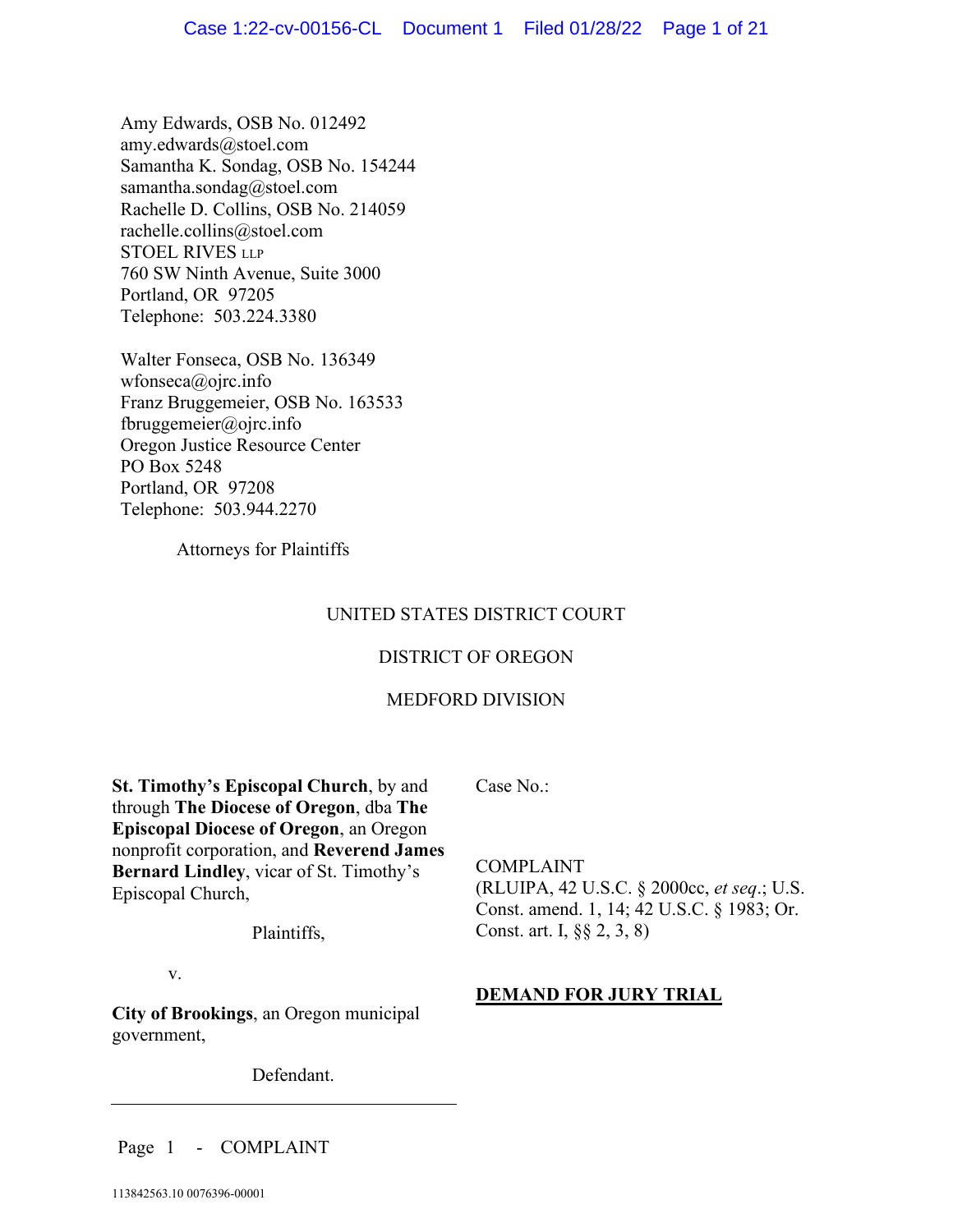Plaintiffs St. Timothy's Episcopal Church ("St. Timothy's"), a mission church of Plaintiff the Diocese of Oregon, dba The Episcopal Diocese of Oregon, and the Reverend James Bernard Lindley, the vicar of St. Timothy's ("Father Bernie"; collectively, "Plaintiffs"), allege as follows:

### **I. INTRODUCTION**

1. Since 1946, parishioners of St. Timothy's have expressed their Christian faith through service to the Brookings community. Heeding scripture's instruction to care for the sick, they have offered health clinics and administered vaccines. Consistent with the biblical call to show hospitality to strangers, they have opened their doors to those in need of showers, Internet access, and assistance seeking social services. And they have long observed the direction to feed the hungry, creating space for a food bank and offering free meals to their neighbors.

2. Plaintiffs' commitment to living their faith is well known to Defendant the City of Brookings ("the City"). Indeed, the City has promoted Plaintiffs' meal service to Brookings residents and relied on St. Timothy's to assist houseless community members.

3. The need for services in Brookings only grew during the COVID-19 pandemic. As always, Plaintiffs, as an expression and practice of their faith, heeded the call. When nearly every other church in the area suspended their free meal services, St. Timothy's grew its program. When COVID-19 testing and vaccination proved challenging to find in Brookings, St. Timothy's worked at the direction of the Oregon Health Authority to provide both. And when the City asked St. Timothy's to offer its parking lot to residents who needed a safe and legal place to sleep in their vehicles, St. Timothy's agreed.

4. The City's approach changed in April 2021 after the Brookings City Council received a petition from a handful of citizens chastising "the congregation of vagrants or undesirables" at St. Timothy's. Rather than create or expand social services for Brookings

### Page 2 - COMPLAINT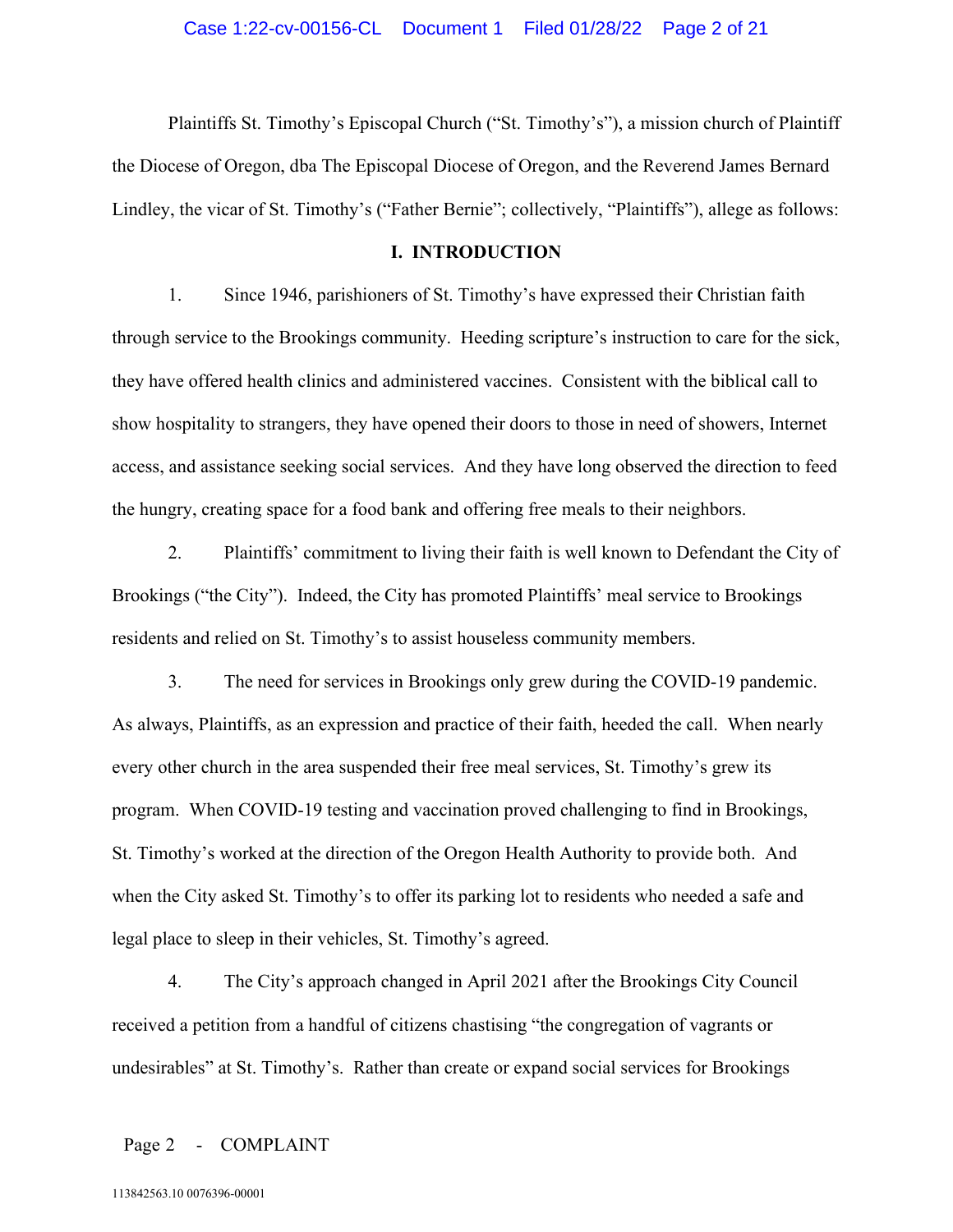### Case 1:22-cv-00156-CL Document 1 Filed 01/28/22 Page 3 of 21

residents in need, the City took steps to remove their last safety net, beginning a campaign to force St. Timothy's to significantly reduce the services that it has offered on its premises for decades.

5. The City suddenly claimed that St. Timothy's long-established use of its property—which is, by the City's own Land Development Code, a lawful nonconforming use did not comply with the City's zoning laws. And when Plaintiffs did not accept the City's suggestion that they stop engaging in Christian acts of service for the Brookings community, the City decided to rewrite the laws in an effort to force them to do so.

6. The City adopted an ordinance that, for the first time, required all area churches to apply for a conditional use permit to offer "benevolent meal service," and conditioned provision of the permit on the churches' agreement to serve no more than two meals per week.

7. St. Timothy's will not agree to limit its meal service, which is a critical expression of congregants' Christian faith, to comply with the City's targeted restrictions. Accordingly, St. Timothy's has been unable to apply for the permit. The City has stated that it will begin enforcing the permit requirement on January 26, 2022.

8. As alleged herein, the City's actions violate the Religious Land Use and Institutionalized Persons Act ("RLUIPA"), 42 U.S.C. § 2000cc, *et seq*., and have infringed and threaten to infringe Plaintiffs' state and federal constitutional rights to free religious exercise and free speech.

#### **II. PARTIES**

9. Plaintiff the Diocese of Oregon, dba The Episcopal Diocese of Oregon, is an Oregon nonprofit corporation with its principal place of business in Portland, Oregon.

#### Page 3 - COMPLAINT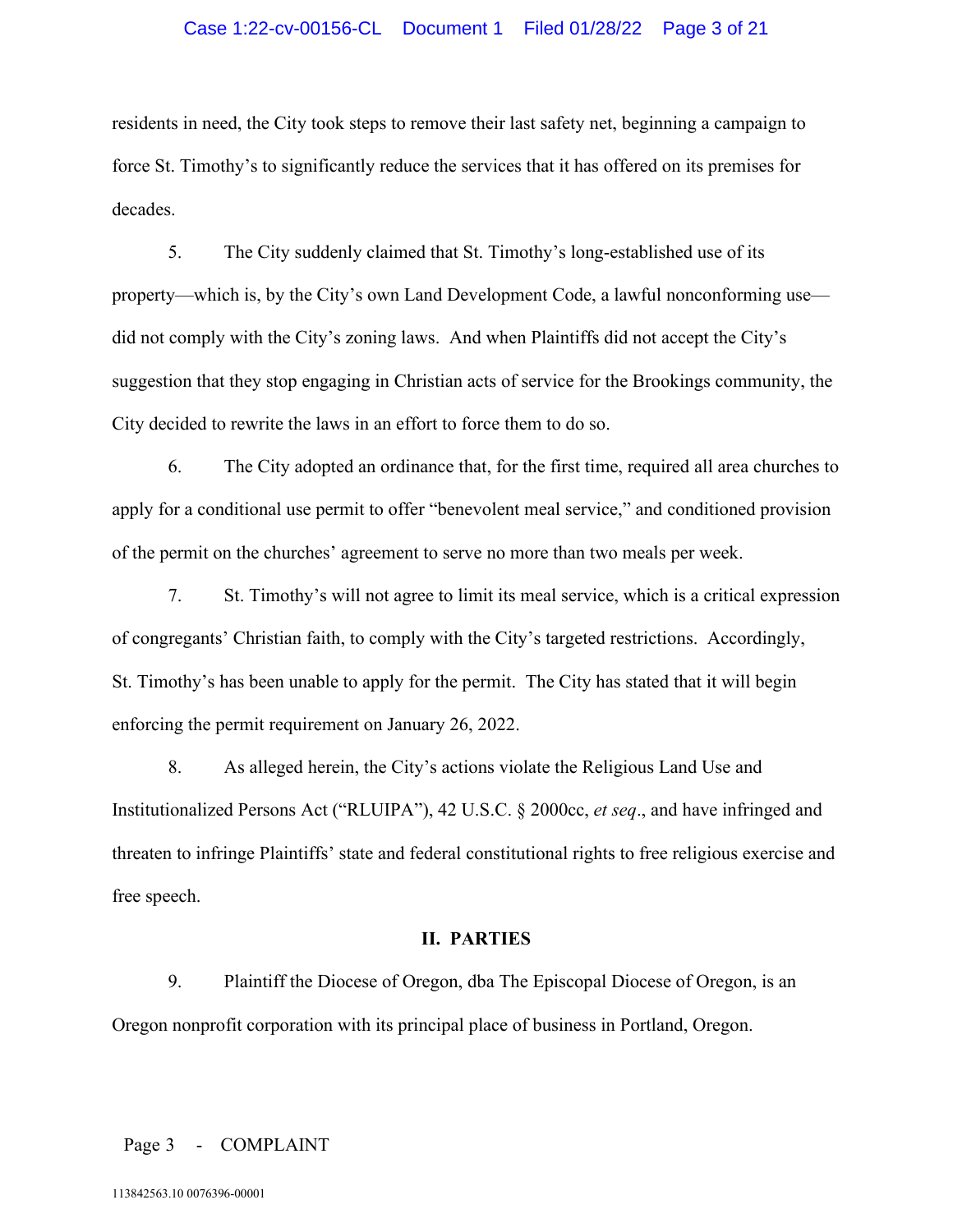# Case 1:22-cv-00156-CL Document 1 Filed 01/28/22 Page 4 of 21

10. Plaintiff St. Timothy's is a mission church of The Episcopal Diocese of Oregon located in and serving the community of Brookings, Oregon.

11. Father Bernie is the vicar of St. Timothy's and resides in Brookings, Oregon.

12. Defendant the City of Brookings is a municipal government located within Curry County, Oregon.

### **III. JURISDICTION**

13. This Court has subject matter jurisdiction over this matter pursuant to 28 U.S.C. § 1331 because the claims arise under the Constitution and laws of the United States. The Court has supplemental jurisdiction over Plaintiffs' state law claims pursuant to 28 U.S.C. § 1367.

14. This Court is the proper venue for this matter pursuant to 28 U.S.C. § 1391(b)(1)  $\&$  (2) because the City resides in, and the events giving rise to the claims occurred in, this judicial district.

### **IV. GENERAL ALLEGATIONS**

### **A. Plaintiffs Have Practiced Their Religious Beliefs in Brookings for Decades.**

15. St. Timothy's has operated as a place of worship in Brookings continuously since 1946, five years before the City was incorporated in 1951. At all times, it has been located and owned the property at 401 Fir Street, Brookings, Oregon 97415, which is referred to herein as St. Timothy's "property" or "premises."

16. The Episcopal Church is a denomination of Protestant Christianity. Feeding the hungry, caring for the sick, and sheltering the houseless are fundamental beliefs. A Bible passage from the Gospel of Matthew that is key to Plaintiffs' faith states:

> "For I was hungry, and you fed me. I was thirsty, and you gave me a drink. I was a stranger, and you invited me into your home. I was naked, and you gave me clothing. I was sick, and you cared for me. I was in prison, and you visited me." Then these righteous

#### Page 4 - COMPLAINT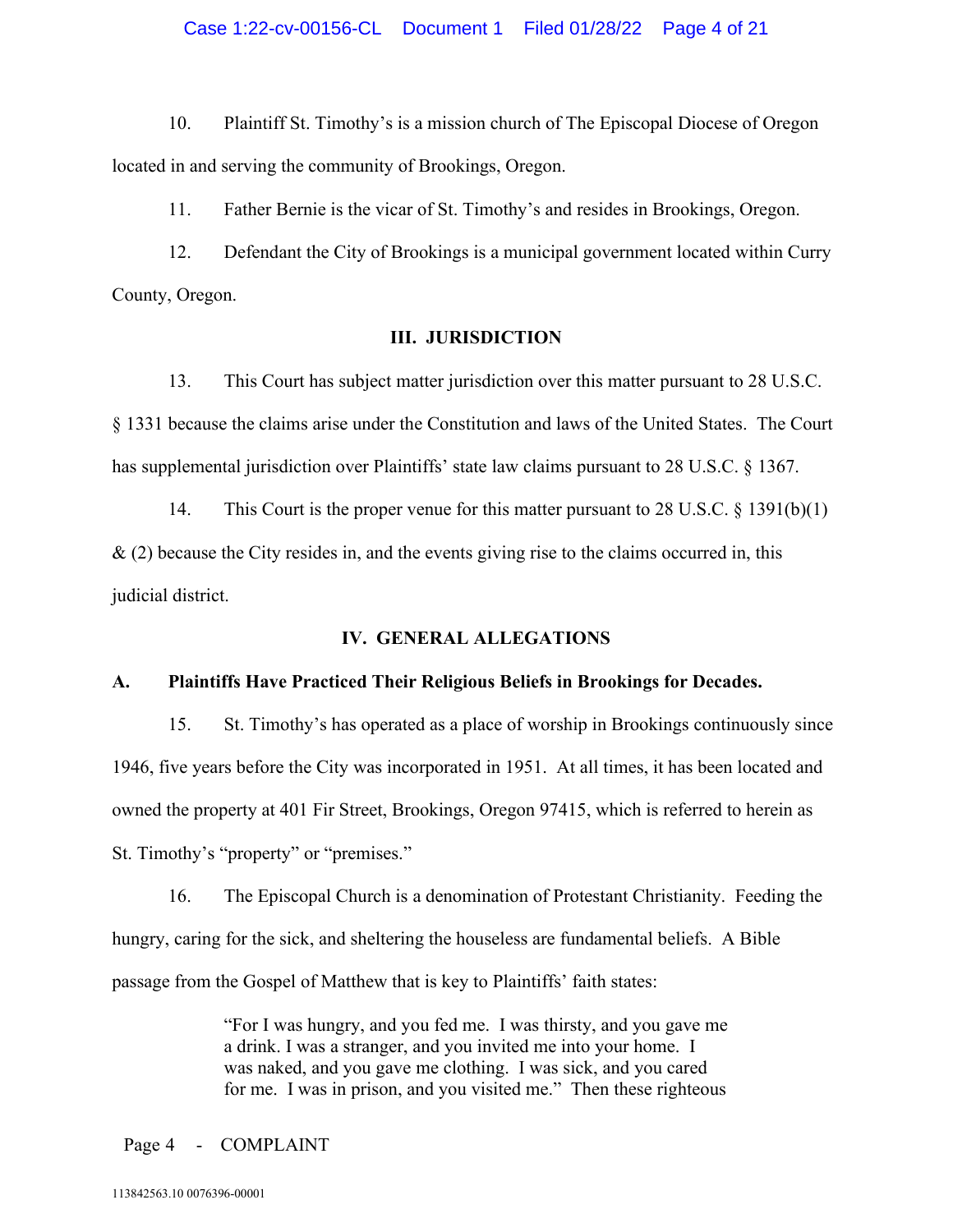ones will reply, "Lord, when did we ever see you hungry and feed you? Or thirsty and give you something to drink? Or a stranger and show you hospitality? Or naked and give you clothing? When did we ever see you sick or in prison and visit you?" And the King will say, "I tell you the truth, when you did it to one of the least of these my brothers and sisters, you were doing it to me!"

Matthew 25:35-45.

17. The Bible also commands the faithful to attend to the needs of those who lack daily food (James 2:14-17), "to share [their] bread with the hungry" (Isaiah 58:6-7), and to feed the members of their community in need, instead of turning them away (Mathew 14:14-21).

18. Plaintiffs' faith, which is grounded in the practices and teaching of the early apostles of Jesus of Nazareth, compels them to seek and serve Christ in all people by loving others. Plaintiffs believe that this love is expressed concretely in generous hospitality that withholds judgment while seeking to serve those in need. That is the foundation of their need to feed the hungry, clothe the naked, and to provide medical and other material support to affirm our common humanity. In their Baptismal Covenant, they have promised to "strive for peace and justice among all people, and to respect the dignity of every human being."

19. Plaintiffs are, and at all times have been, firmly committed to these sincerely held religious beliefs.

20. In or around 1985, in furtherance of its core religious mission, St. Timothy's opened a food bank on its premises. In or around 2009, St. Timothy's began offering free lunchtime meals. By early 2020, St. Timothy's offered these meals on Saturday, Sunday, Tuesday, and every other Monday. On information and belief, the majority of those who attend St. Timothy's lunch service have lived in Brookings for five or more years. Many are fixedincome seniors and people experiencing houselessness. Between three and 10 volunteers serve

#### Page 5 - COMPLAINT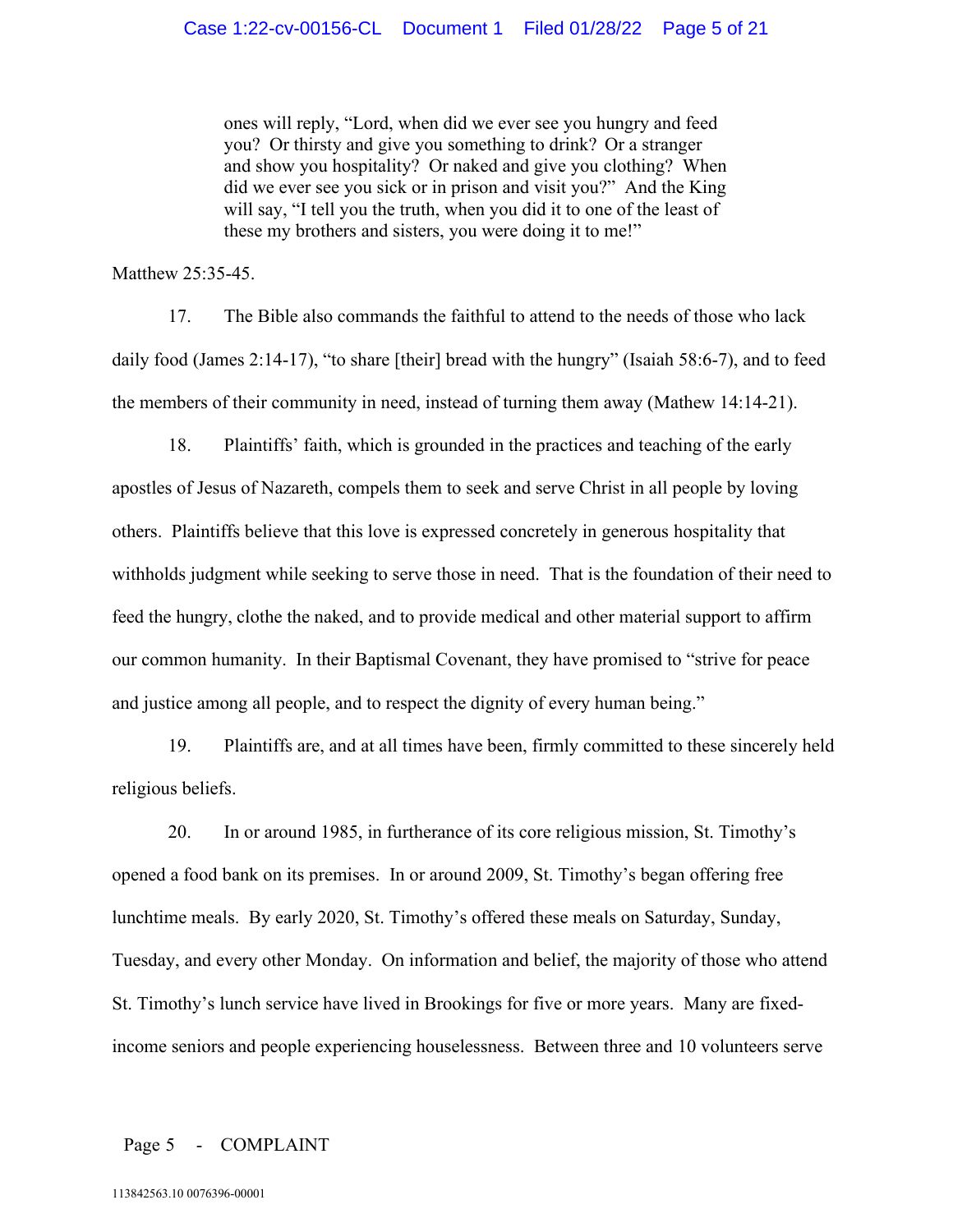### Case 1:22-cv-00156-CL Document 1 Filed 01/28/22 Page 6 of 21

each meal. Approximately one-fourth of the volunteers are parishioners of St. Timothy's and the rest are community members who wish to express their faith through St. Timothy's meal service.

21. In early 2020, several other Brookings-area churches were also hosting free meal services. They included Trinity Lutheran Church, Catholic Star of the Sea Catholic Church, Brookings Presbyterian Church, and the United Methodist Church (located across the border in Smith River, California).<sup>[1](#page-5-0)</sup> The churches, including St. Timothy's, often coordinated their meal programs to ensure that community members had access to at least one meal nearly every day of the week. That coordination often resulted in Plaintiffs serving three or more meals per week to ensure such community access to food.

22. The City has promoted the free meals that these churches provide as social services for Brookings residents. The City website's "Resource Directory" lists "Brookings Harbor Community Kitchen" as an "Emergency Service," linking to an (outdated) schedule of meals served at different churches throughout Brookings.  $^2$  $^2$  The contact phone number— (541) 469-3314—is St. Timothy's phone number.

# **B. Plaintiffs Continued to Abide by Their Sincerely Held Religious Beliefs Throughout the COVID-19 Pandemic.**

23. When the COVID-19 pandemic began in March 2020, nearly all churches except St. Timothy's suspended operation of their meal programs. As a result of the closures, access to free meals fell dramatically at a time when the need for such services reached unprecedented

Page 6 - COMPLAINT

<span id="page-5-0"></span><sup>&</sup>lt;sup>1</sup> The Methodist Church has and currently does use St. Timothy's space to provide its meals.

<span id="page-5-1"></span><sup>2</sup> *See* https://www.brookings.or.us/BusinessDirectoryii.aspx?ysnShowAll=0&lngNewPag e=0&txtLetter=&txtZipCode=&txtCity=&txtState=&txtBusinessName=&lngBusinessCategoryI D=43&txtCustomField1=&txtCustomField2=&txtCustomField3=&txtCustomField4=&txtAreaC ode= (last visited Jan. 27, 2022).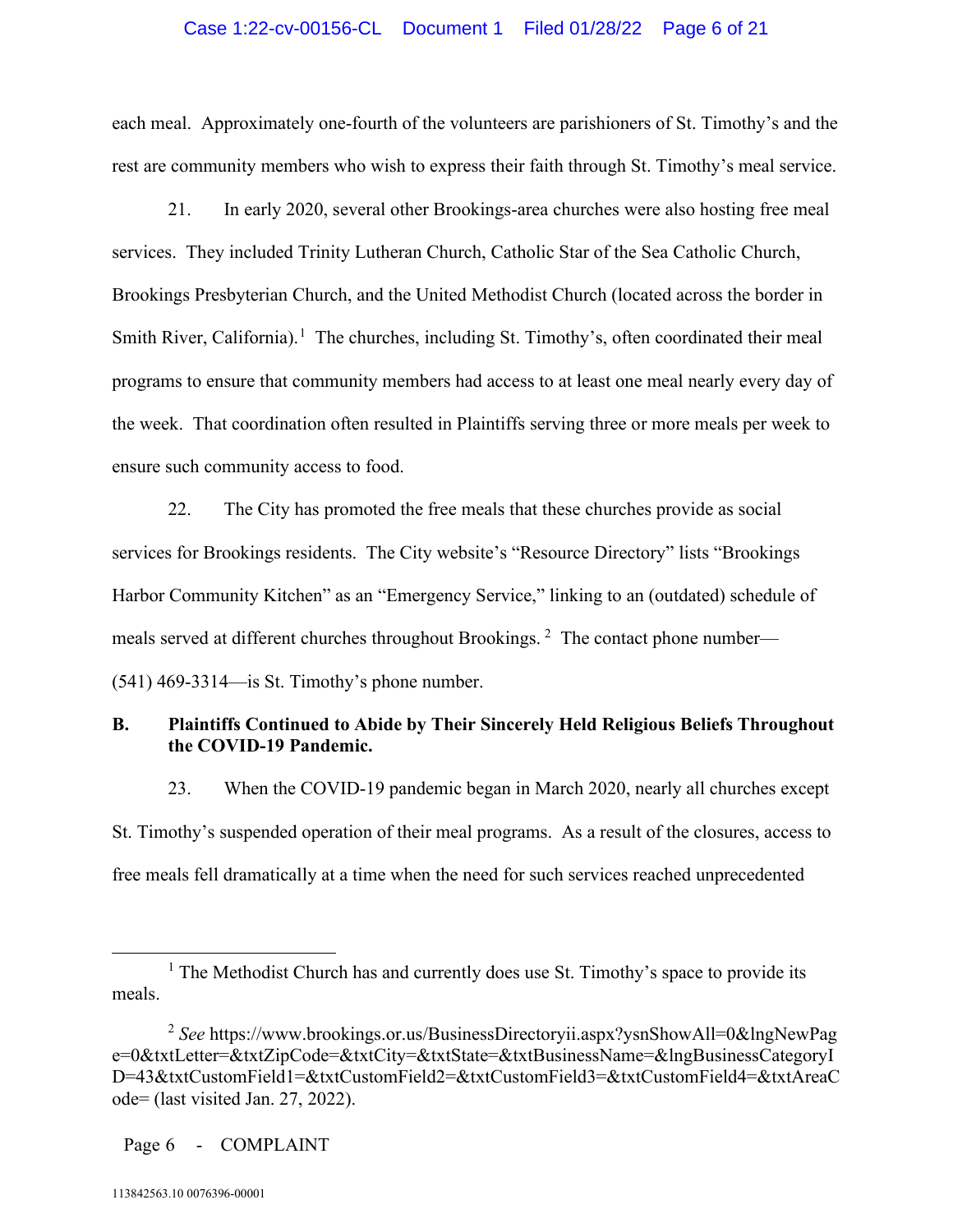### Case 1:22-cv-00156-CL Document 1 Filed 01/28/22 Page 7 of 21

levels. In response to the closures and the pandemic's economic impact on Brookings community members, and consistent with their core religious beliefs, Plaintiffs began offering free lunchtime meals at St. Timothy's six days per week, serving up to 70 people while open. On information and belief, the share of people experiencing houselessness utilizing these lunchtime meals increased dramatically during the pandemic, from approximately 30 percent pre-pandemic to more than 50 percent.

24. The City recognized that the pandemic had created a crisis for Brookings residents experiencing houselessness. On April 13, 2020, the City Council adopted Temporary Emergency Rule 2020-1 ("Rule 2020-1"), which allowed churches, synagogues, and other religious institutions to apply for permits to offer overnight parking space to individuals living in their cars, allowing up to three vehicles per institution. Rule 2020-1 required that these religious institutions provide the vehicle residents "access to sanitary facilities, including but not limited to toilet, hand washing and trash disposal facilities."

25. The City's Public Works and Development Services Director approached Father Bernie shortly after Rule 2020-1 was adopted and requested that St. Timothy's apply for a permit.<sup>[3](#page-6-0)</sup> Father Bernie, exercising Plaintiffs' belief in sheltering the houseless, applied on the spot. St. Timothy's was the only applicant for a Rule 2020-1 permit.

<span id="page-6-0"></span> $3$  The City's request was consistent with its historical treatment of St. Timothy's as a resource for Brookings residents in need. For example, in March 2021, a City employee moved the tent of a disabled, houseless resident from nearby Azalea Park to St. Timothy's property, expecting St. Timothy's to provide the resident with care. The City employee consulted neither St. Timothy's nor the owner of the tent, who was on a call at the church. From 2010 through 2014, St. Timothy's operated a health clinic for the uninsured with the City's approval and has continued to provide flu vaccines even after the health clinic moved.

Page 7 - COMPLAINT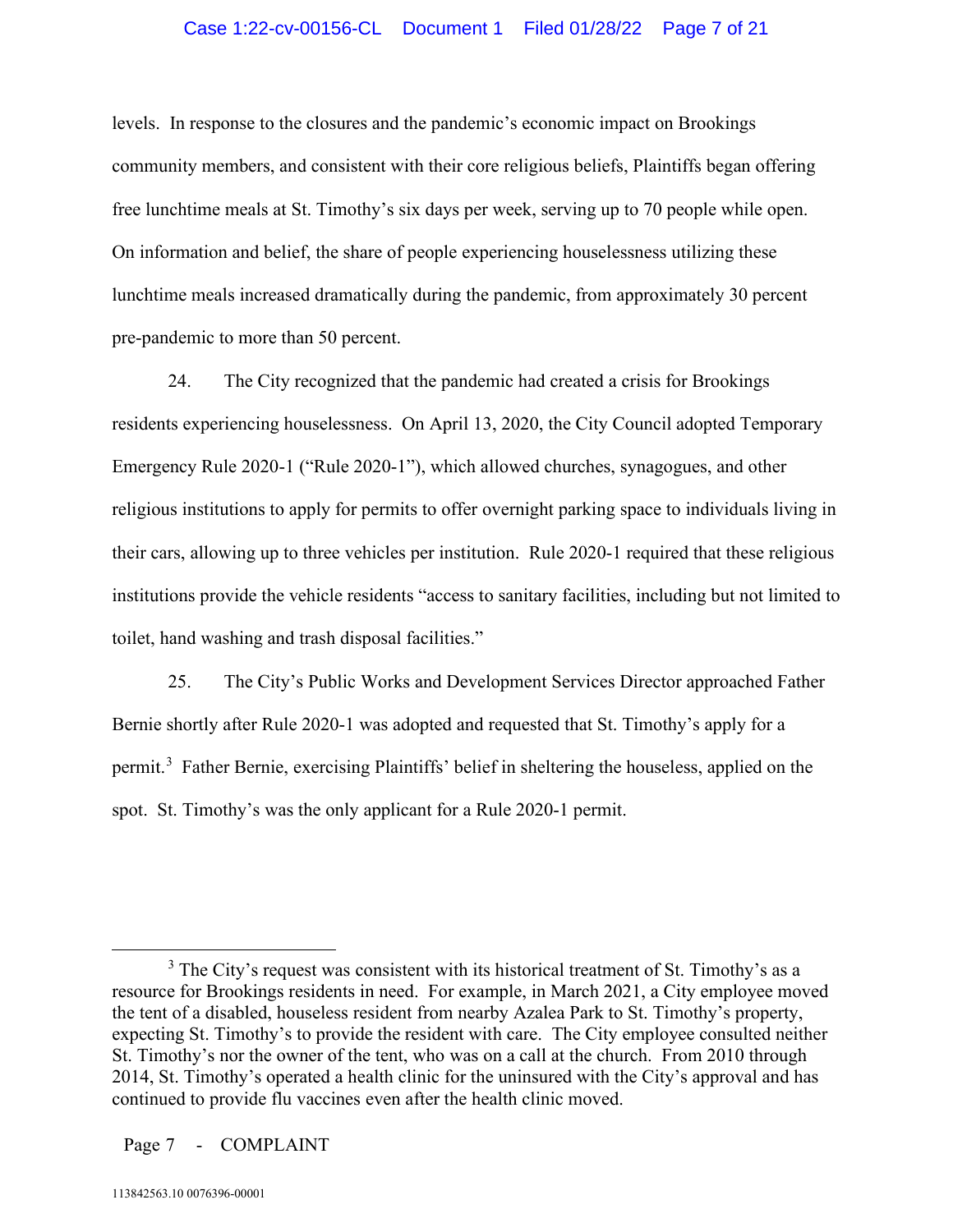# Case 1:22-cv-00156-CL Document 1 Filed 01/28/22 Page 8 of 21

26. Consistent with Rule 2020-1 and the City's request, St. Timothy's hosted two to three vehicles on its premises and offered its facilities to the occupants for more than a year.<sup>[4](#page-7-0)</sup> Those occupants sometimes brought other individuals onto St. Timothy's property, and neighbors occasionally called the Brookings police about the vehicle residents' activities. At all times, St. Timothy's cooperated with law enforcement.

27. Throughout the COVID-19 pandemic, the poverty crisis in Brookings continued to grow. Individuals camped overnight in Azalea Park, which is across the street from St. Timothy's and less than 0.3 miles from Star of the Sea Catholic Church and Brookings Presbyterian Church.

28. In March 2021, City Manager Janelle Howard reported to the City Council about unsuccessful efforts by the Brookings Homeless Task Force ("BHTF") to secure a Project Turnkey grant, which provides funding to experienced non-profits or governments to convert local motels into emergency housing shelters. BHTF had been unable to identify a nonprofit with sufficient experience with large grants to apply. Former Brookings Mayor Jake Pieper sent a letter to BHTF indicating support for a Project Turnkey grant. The City Council reprimanded Pieper on April 12, 2021, because the letter had not been "authorized by a majority vote of the city council" and "could be interpreted as being representative of a position of the city council in general" in contradiction of the Brookings Municipal Code ("BMC"). Pieper resigned on April 13, 2021.

29. The City never applied for a Project Turnkey grant.

<span id="page-7-0"></span><sup>&</sup>lt;sup>4</sup> St. Timothy's has long operated a day program on Mondays, Wednesdays, and Fridays during which it offers community members use of shower facilities and assistance with applications for social services.

Page 8 - COMPLAINT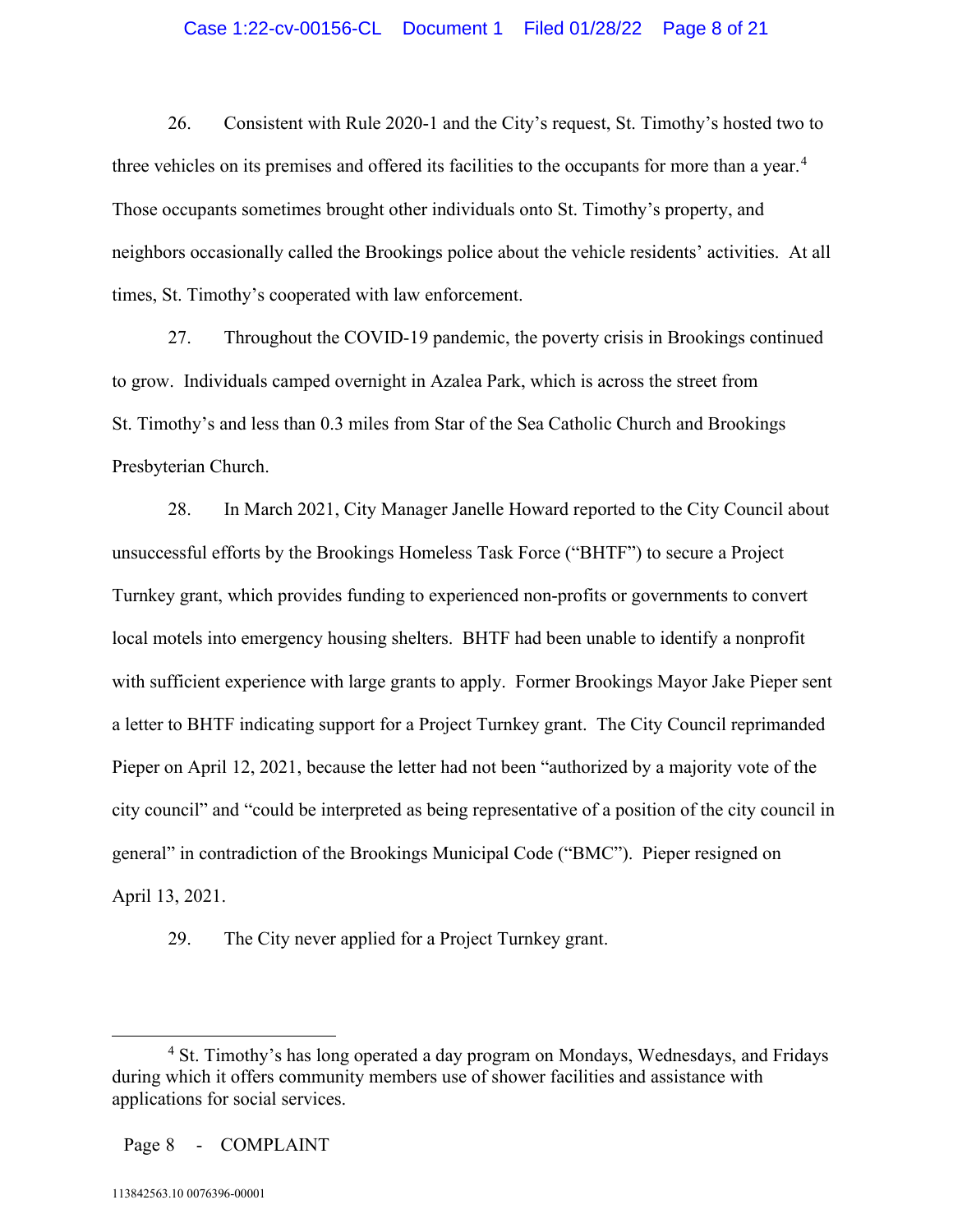#### Case 1:22-cv-00156-CL Document 1 Filed 01/28/22 Page 9 of 21

30. Meanwhile, on April 9 and 10, 2021, while Rule 2020-1 was still in effect, 30 Brookings residents signed and submitted a "Petition to Remove Homeless from St. Timothy Church" (the "Petition") to the City Council. The Petition requested that the City "prevent the congregation of vagrants or undesirables at St. Timothy Church." At least one letter submitted with the Petition focused on individuals sleeping in Azalea Park, not St. Timothy's, but speculated that St. Timothy's was causing the issue because it "hand[ed] out food" and "let transients hang out."

31. On June 7, 2021, the City held a workshop to discuss the Petition. A true and correct copy of the City of Brookings Council Workshop Report dated June 7, 2021, is attached as **Exhibit 1.**

32. Although the Petition appeared to focus on the effects of Rule 2020-1, the first two steps that the City elected to explore were "send[ing] an official letter to the Public Health Department inquiring about the operation of an unpermitted commercial kitchen [at St. Timothy's] that serves up to 70 meals while open" and "requir[ing] St. Timothy's to apply for a Minor Change to their existing conditional use permit (MC-1-99) in order to condition the increased use of the property, not otherwise anticipated with a church, located in a residential neighborhood." The last was to "revisit and potentially rescind temporary rule 2020-1 allowing temporary car camping." Ex. 1 at 4.

33. The City allowed Rule 2020-1 to expire on June 30, 2021. St. Timothy's has hosted no people residing in vehicles on its property since its expiration.

34. The City Council's meeting minutes reflect that sometime between June 24, 2021, and July 29, 2021, the City contacted the Oregon Health Authority ("OHA") to determine if St. Timothy's was complying with public health regulations.

Page 9 - COMPLAINT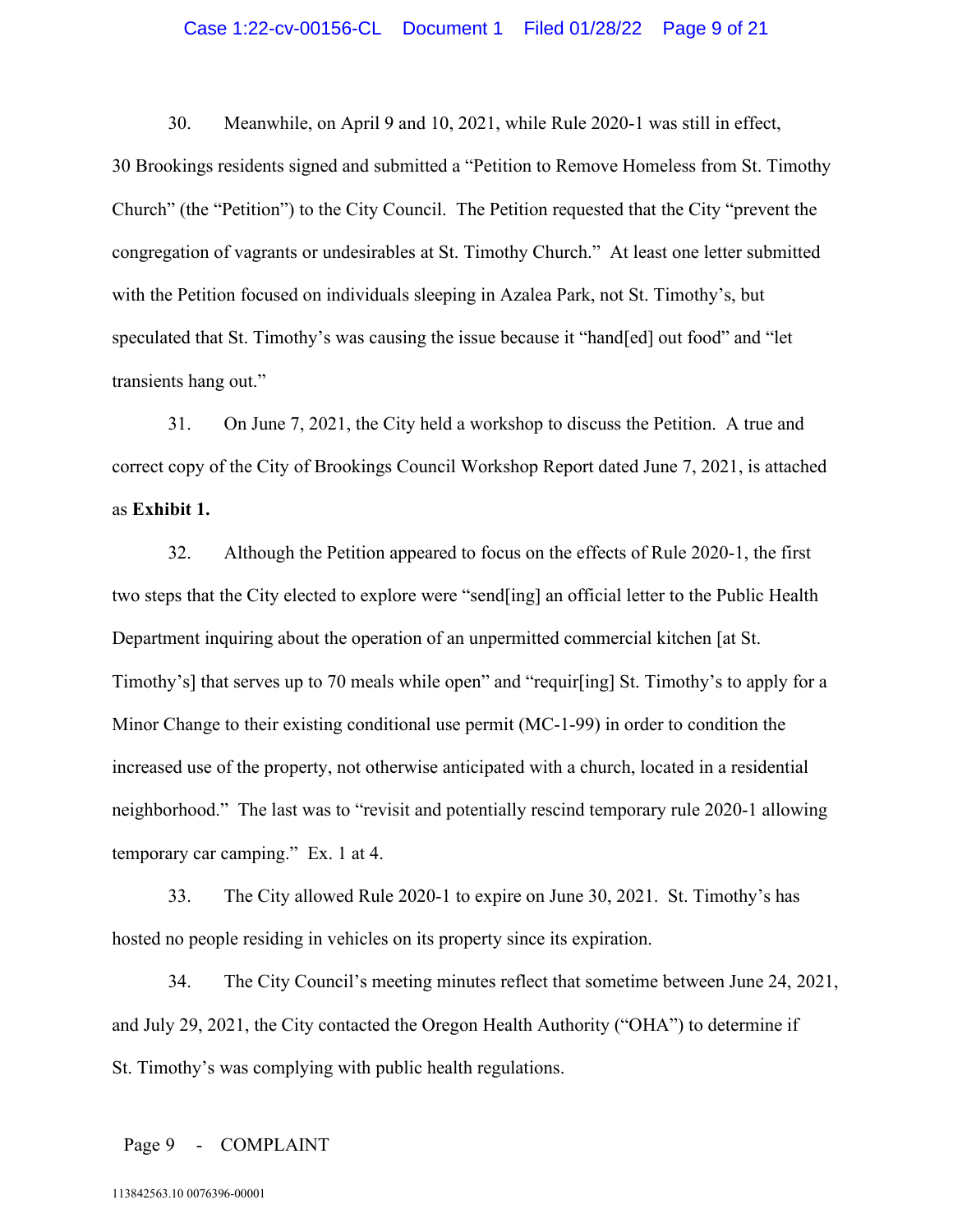35. St. Timothy's has at all times complied with applicable health regulations.

36. OHA informed the City that St. Timothy's was in compliance with its regulations.

37. On information and belief, the City did not contact OHA at that time to inquire about any other organization's compliance with public health regulations.

38. In speaking with OHA, the City claims to have learned that OHA "had already classified [St. Timothy's] as a commercial kitchen" under the agency's rules. OHA's rules are not part of the City's Land Use Code.

39. The City then sent a letter dated July 29, 2021, to St. Timothy's stating that its religious practice of feeding the hungry, which it had exercised with the City's approval, and even promotion, for decades, was "not permitted." The City claimed that St. Timothy's should relocate its "commercial kitchen," not utilize its own premises and effectively requiring relocation of the meal service, or limit "the frequency and volume of potential services." A true and correct copy of the letter dated July 29, 2021, is attached as **Exhibit 2** to the Complaint.

40. The City sent similar letters to four other churches in Brookings. Upon information and belief, the City did not send letters to any secular organizations or institutions.

41. Plaintiffs did not adhere to the suggestions in the City's letter and continued to offer lunchtime meals. By this time, St. Timothy's was serving meals four days per week, Friday through Monday, rather than six, because other churches had resumed their meal programs. That is the same schedule to which St. Timothy's adheres today. In light of the continuing pandemic, meals are offered in takeaway containers that diners can take with them or enjoy outside on church property.

/ / / / /

/ / / / /

### Page 10 - COMPLAINT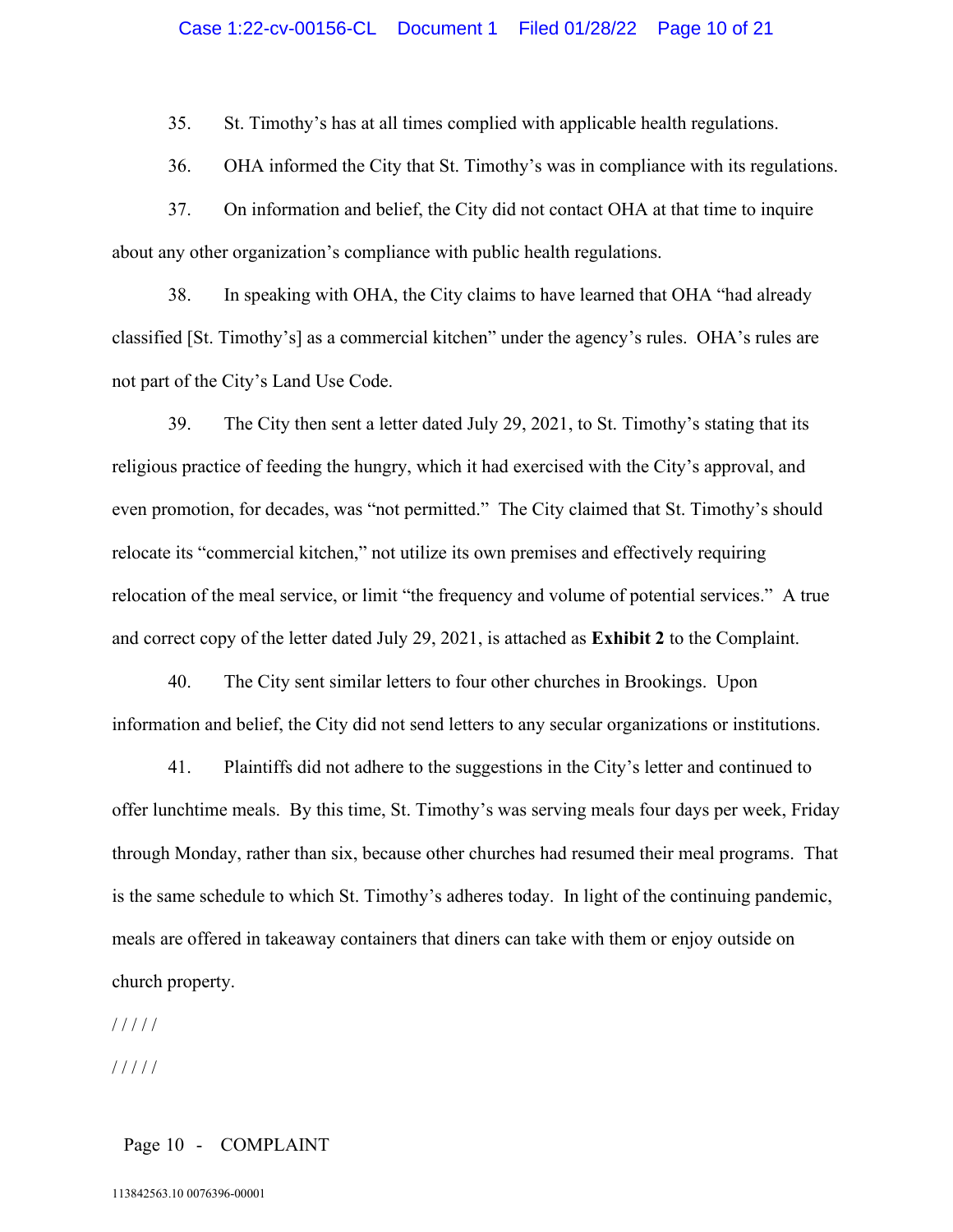# **C. The City Has Prohibited Churches from Offering Free Meals More Than Two Days per Week.**

42. After St. Timothy's did not voluntarily relocate its lunchtime meal service in response to the City's July 29, 2021, letter, the City changed the municipal code to affirmatively deny Plaintiffs their rights to exercise their religious beliefs.

43. On or around August 30, 2021, the City proposed revisions to the Brookings Land Development Code, BMC 17.01.010, *et seq.*, to regulate the provision of "benevolent meal services" by "local churches and other non-profits" through land use permitting. The Council Workshop Report of this date reflects that the City's revisions were focused on St. Timothy's, Star of the Sea Catholic Church, and the Presbyterian Church. A true and correct copy of the City of Brookings Council Workshop Report dated August 30, 2021, is attached as **Exhibit 3** to the Complaint. The City Council directed the City Planning Commission to finalize the proposed revisions.

44. At an October 5, 2021, hearing, the Planning Commission staff proposed "revisions to the BMC that would create a method for allowing benevolent meal services **in churches,** in a residential zone, under a Conditional Use Permit." (Emphasis added.) Those revisions provided that a permit would be required to provide a "benevolent meal service" defined as "a periodic food service operation that provides food to the public without charge"— "**up to 2 days per week**," up to three hours per day, "between the hours of 9 am and 5 pm." A true and correct copy of the September 23, 2021, Planning Commission Staff Report (the "Report") that was presented at the October 5, 2021, hearing is attached as **Exhibit 4** to the Complaint.

45. The Report leaves no doubt that the proposed revisions targeted Brookings-area churches. Although framed permissively, the permit was plainly designed to restrict these

Page 11 - COMPLAINT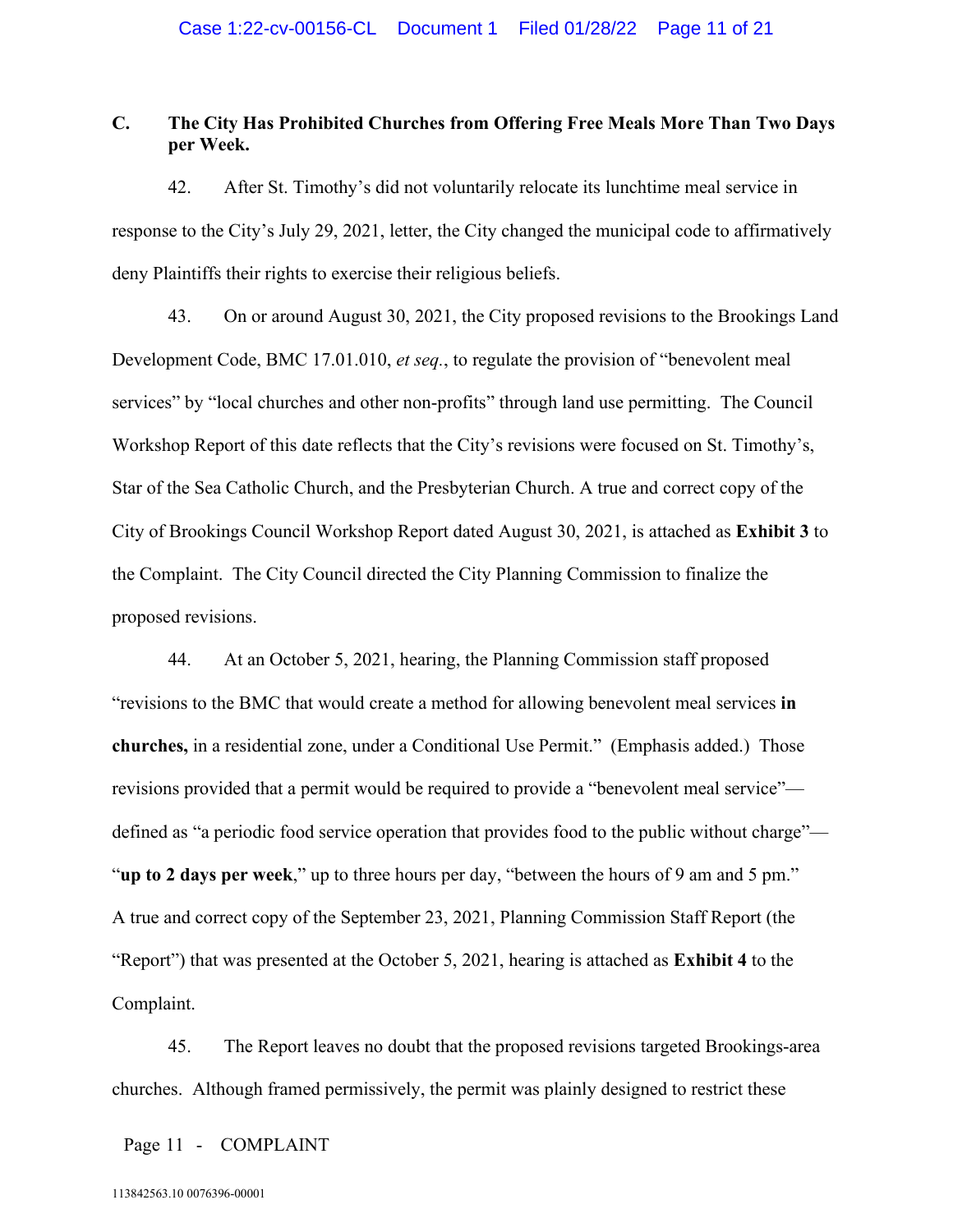### Case 1:22-cv-00156-CL Document 1 Filed 01/28/22 Page 12 of 21

churches—and St. Timothy's in particular—from engaging in their religious practice of feeding the hungry.

46. On October 25, 2021, the City Council introduced the proposed revisions to the BMC, presented as Ordinance 21-O-795. The City Council voted unanimously to adopt Ordinance 21-O-795, which was ultimately enacted as BMC 17.08.020(B), 17.20.040(V), 17.24.040(W), 17.28.040(U), 17.124.050 (the "Ordinance"). The City Council further voted to waive the conditional use permit fees for those who applied within 90 days. A true and correct copy of the Ordinance, agenda, and meeting minutes from the October 25, 2021, City Council meeting are attached as **Exhibit 5** to the Complaint.

47. Plaintiffs repeatedly expressed to the City their opposition to the Ordinance, explaining that adoption would impinge on Plaintiffs' rights to practice central tenets of their faith, harming Plaintiffs and causing members of the Brookings community to go hungry.

48. Since the adoption of the Ordinance, Plaintiffs have continued to serve free lunchtime meals four days per week.

49. Plaintiffs now face the decision of whether to exercise their core religious beliefs or face enforcement action by the City. Plaintiffs intend to continue exercising their core religious beliefs and serving meals at St. Timothy's four days per week.

50. The conditional use permit application requires applicants to affirm that they will comply with the terms of the Ordinance and not serve meals more than two days per week. Plaintiffs do not intend to restrict their religious exercise to two days or fewer per week because the community need is greater than serving meals only twice per week.

51. On December 13, 2021, the City Council voted to not enforce the Ordinance before January 26, 2022, to align with the conditional use permit fee waiver deadline. As a

#### Page 12 - COMPLAINT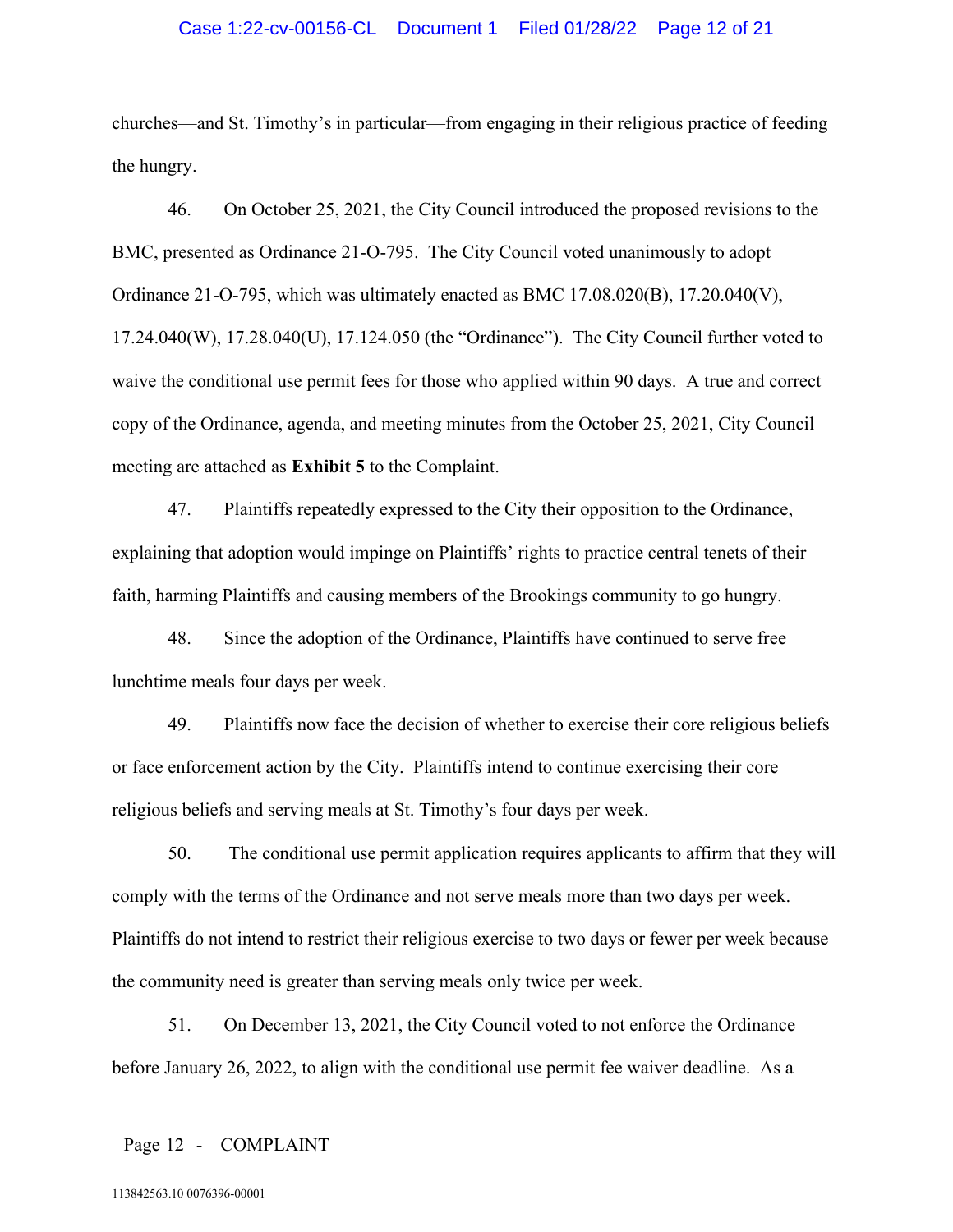result, Plaintiffs are now threatened with government action if they continue their religious

practice of ministering to the poor and hungry on their own property.

52. Based on the plain language of the Ordinance and the documented motivations of

the City, there is a high likelihood that the City will enforce the Ordinance against Plaintiffs.

# **V. CAUSES OF ACTION**

# **FIRST CLAIM FOR RELIEF Violation of the Religious Land Use and Institutionalized Persons Act (RLUIPA) (Substantial Burden Claim, 42 U.S.C. § 2000cc,** *et seq.***)**

53. Plaintiffs reallege and incorporate by reference paragraphs 1 through 52 as if fully

set forth herein.

54. Section  $2(a)(1)$  of RLUIPA provides that

[n]o government shall impose or implement a land use regulation in a manner that imposes a substantial burden on the religious exercise of a person, including a religious assembly or institution, unless the government demonstrates that imposition of the burden on that person, assembly, or institution–

(A) is in furtherance of a compelling government interest; and

(B) is the least restrictive means of furthering that compelling governmental interest.

42 U.S.C. § 2000cc(a)(1).

55. St. Timothy's is a "religious assembly or institution" under RLUIPA.

56. The City is a "government" under RLUIPA, 42 U.S.C. § 2000cc-5(4)(A), and is

responsible for its ordinances as well as the acts, omissions, and interpretations of its officials,

employees, and commissioners.

57. "Religious exercise" broadly includes "any exercise of religion, whether or not

compelled by, or central to, a system of religious belief," and specifies that the "use, building, or

conversion of real property for the purpose of religious exercise shall be considered to be

Page 13 - COMPLAINT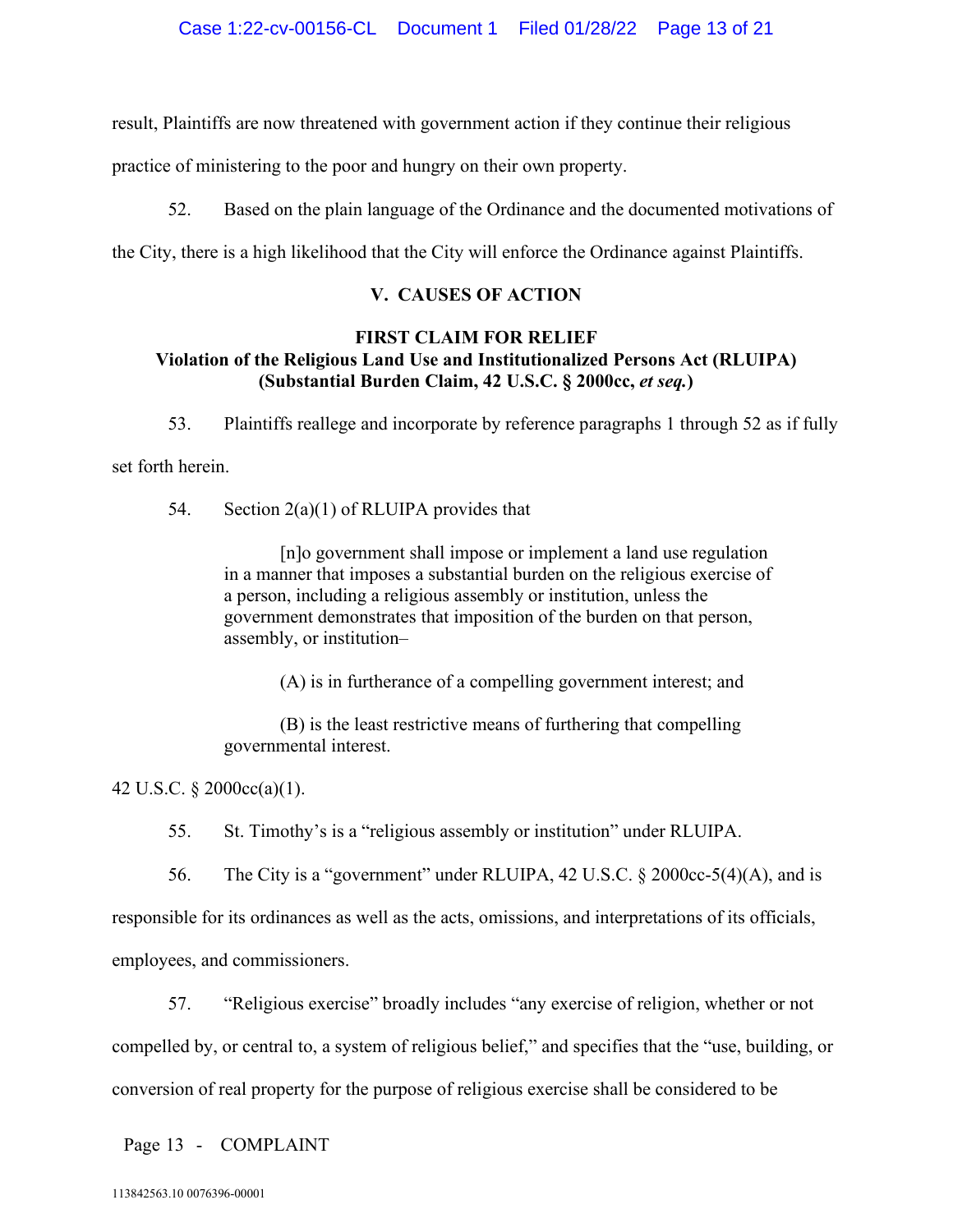### Case 1:22-cv-00156-CL Document 1 Filed 01/28/22 Page 14 of 21

religious exercise of the person or entity that uses or intends to use the property for that purpose." 42 U.S.C. § 2000cc-5(7)(A)-(B).

58. St. Timothy's use of its property is subject to the land use and zoning regulations contained in the Brookings Land Development Code of the BMC.

59. Under the BMC, the City may make an "individualized assessment[]" of the Church's land use within the meaning of 42 U.S.C.  $\S 2000cc(a)(2)(C)$ .

60. The City's Ordinance places significant pressure on Plaintiffs to forgo or significantly limit their religious exercise on St. Timothy's property.

61. Specifically, the City is using its new land use and zoning regulations, as adopted through the Ordinance, to prohibit Plaintiffs from exercising their religious beliefs of serving the hungry through St. Timothy's meal program more than two days per week.

62. Plaintiffs believe that God and scripture have directed them to continue serving their community by offering St. Timothy's meal program more than two days per week to ensure that people in need can have access to at least one hot, nutritious meal every day of the week.

63. The City's land use and zoning regulations, as adopted through the Ordinance, deny and restrict, and will deny and restrict, Plaintiffs' religious use of St. Timothy's' property, is not supported by a compelling government interest, and is not the least restrictive means of furthering any compelling governmental interest.

64. Accordingly, the City has imposed an unlawful substantial burden on Plaintiffs' religious exercise in violation of RLUIPA, 42 U.S.C. § 2000cc(a).

65. As a direct result of the City's violation of Plaintiffs' rights, Plaintiffs are suffering and will suffer harm for which there is no adequate remedy at law. / / / / /

### Page 14 - COMPLAINT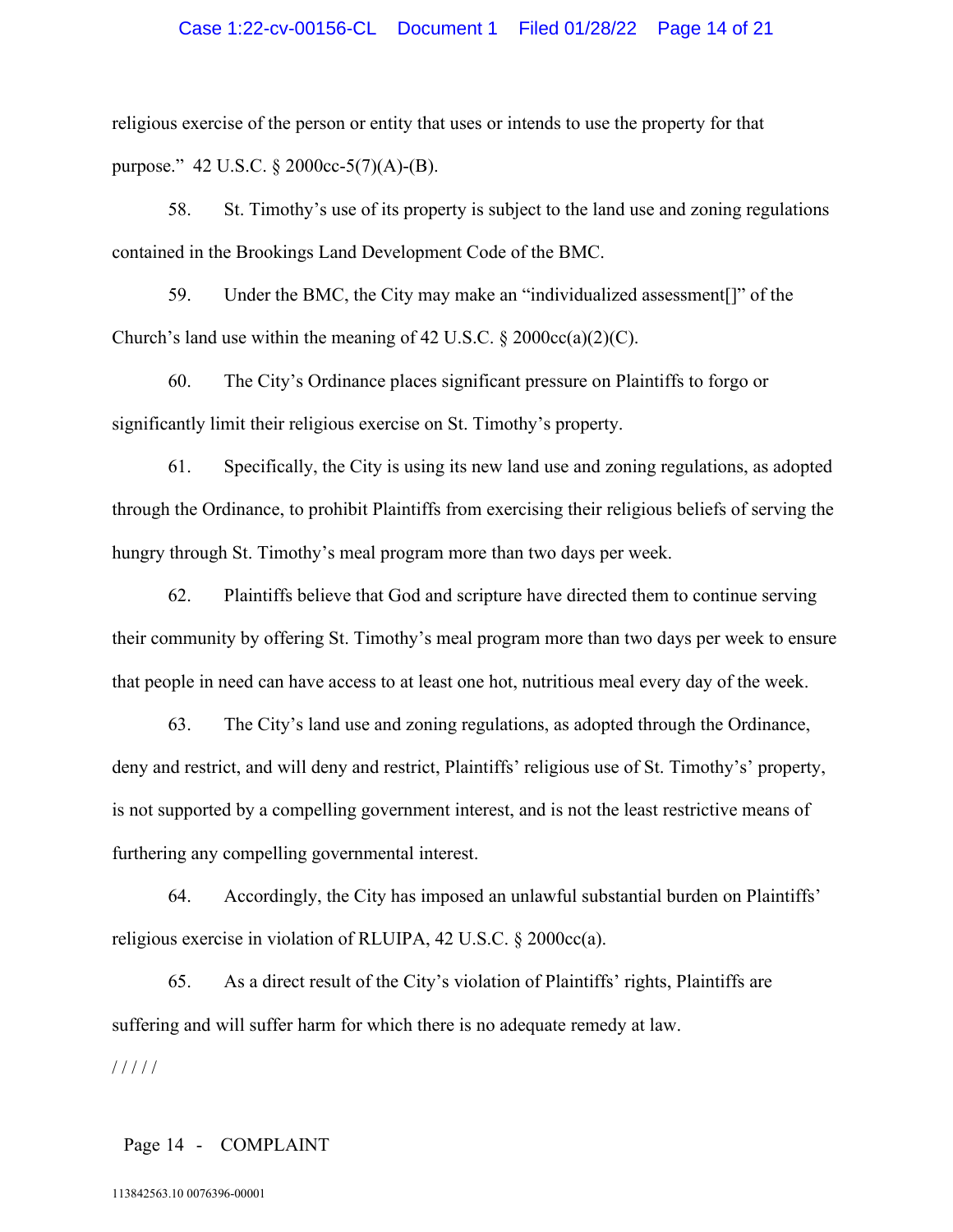66. Furthermore, as a direct result of the City's violation of Plaintiffs' rights as alleged above, Plaintiffs are entitled to declaratory relief that the Ordinance and the City's actions limiting St. Timothy's meal service to two days per week violate their rights protected under RLUIPA, to equitable relief, and to recover their costs and attorney fees.

# **SECOND CLAIM FOR RELIEF Violation of the Right to Freedom of Religious Exercise First and Fourteenth Amendments to the U.S. Constitution (42 U.S.C. § 1983)**

67. Plaintiffs reallege and incorporate by reference paragraphs 1 through 66 as if fully set forth herein.

68. The City's actions violate Plaintiffs' civil and constitutional rights under the First Amendment as incorporated by the Fourteenth Amendment to the United States Constitution.

69. The First Amendment provides that no law shall prohibit the free exercise of religion.

70. As alleged throughout, Plaintiffs have engaged in protected First and Fourteenth Amendment conduct. Specifically, Plaintiffs have engaged in their ministry of providing free meals to members of the community.

71. The City, by adopting the Ordinance, has targeted Plaintiffs from engaging in a core religious practice and thus violated their First Amendment right under the Free Exercise Clause by limiting and impeding Plaintiffs' ability to use their own property to feed the hungry, as prescribed by Christian scripture.

72. Specifically, the Ordinance, as applied to Plaintiffs, is invalid because it targets and substantially burdens Plaintiffs' free exercise by limiting their religious practice of feeding the hungry to no more than twice per week if St. Timothy's applies for a conditional use permit.

### Page 15 - COMPLAINT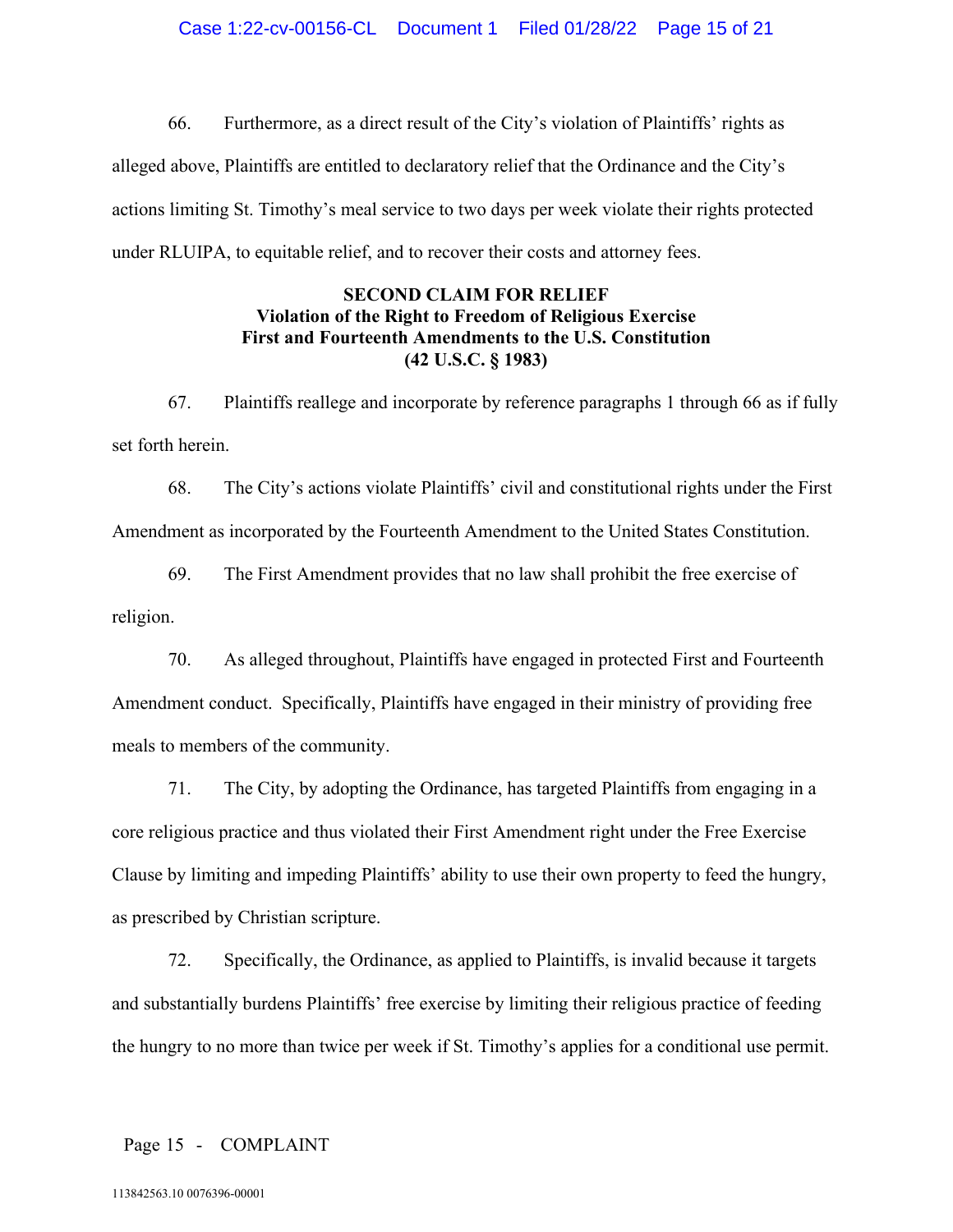The Ordinance is neither supported by a compelling governmental interest nor is it narrowly tailored.

73. Plaintiffs are entitled to declaratory relief that the Ordinance and the City's actions limiting St. Timothy's meal service to two days per week violate their right to free exercise as well as equitable relief and recovery of their costs and attorney fees.

# **THIRD CLAIM FOR RELIEF Violation of the Right to Freedom of Speech and Association First and Fourteenth Amendments to the U.S. Constitution (42 U.S.C. § 1983)**

74. Plaintiffs reallege and incorporate by reference paragraphs 1 through 73 as if fully set forth herein.

75. As alleged throughout, Plaintiffs have engaged in protected First Amendment conduct. Specifically, Plaintiffs have engaged in their ministry of providing free meals to members of the community while speaking and expressing the values of Christian scripture when they operate St. Timothy's meal program. The City's regulations act to specifically target Plaintiffs to prevent them from engaging in that protected expression, conduct, and association.

76. The Ordinance, as applied, violates Plaintiffs' rights to free speech and expression guaranteed by the First and Fourteenth Amendments because it prevents them from expressing their Christian faith through the meal program, and from offering Christian fellowship to diners who attend, more than two days per week.

77. The Ordinance is also, on its face, an overbroad and vague unconstitutional prior restraint of expression and conduct that violates the right to free speech and association under the First and Fourteenth Amendments to the United States Constitution

# Page 16 - COMPLAINT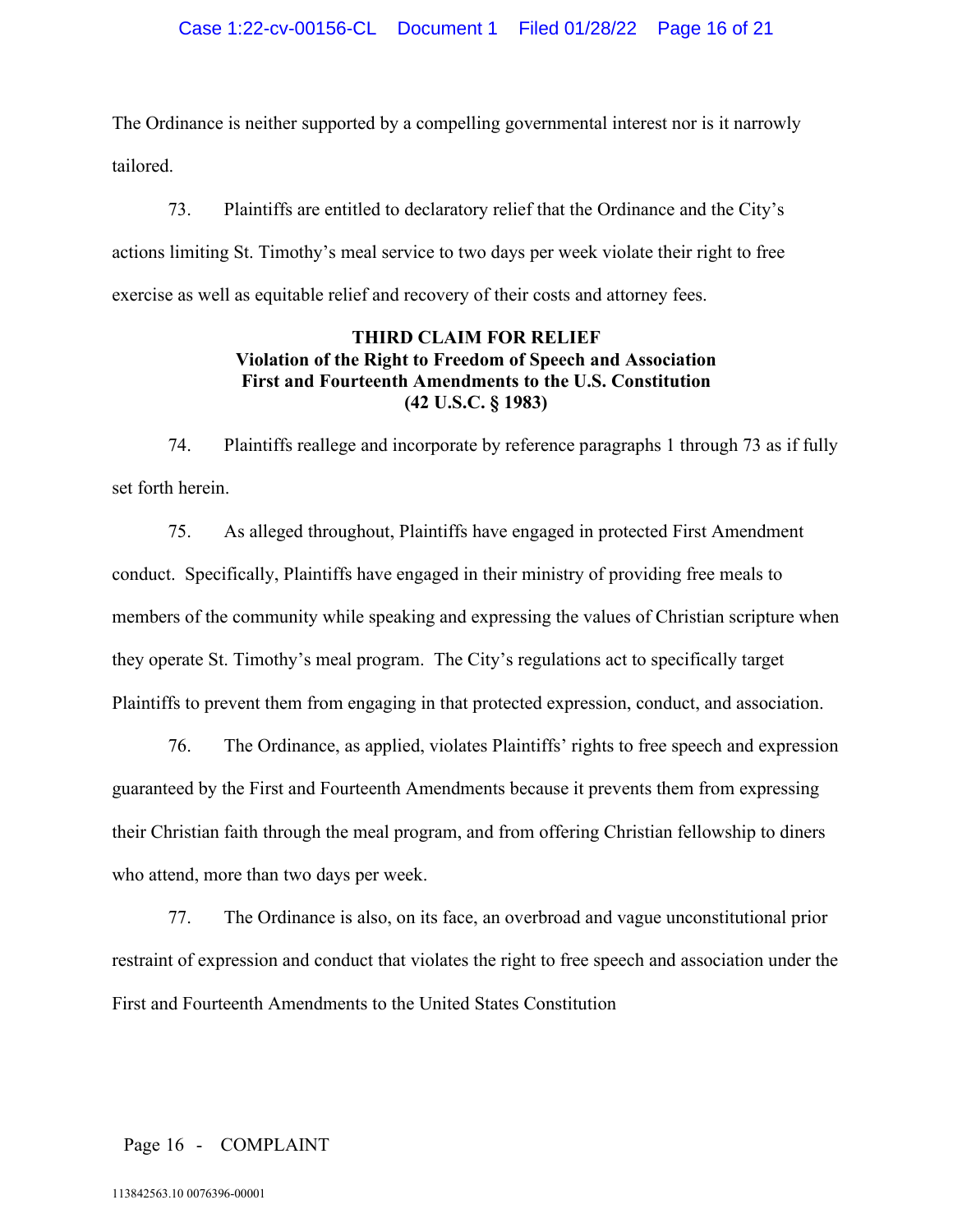78. The Ordinance does not represent a reasonable time, place, and manner restriction, and denies Plaintiffs and others their rights to gather and to communicate their message.

79. On its face, the Ordinance is both overbroad and vague in that it reaches constitutionally protected speech, conduct, and association and fails to define key terms and phrases.

80. Plaintiffs are entitled to declaratory relief that the Ordinance and the City's actions limiting St. Timothy's meal service to two days per week violate their right to free speech and association as well as equitable relief and recovery of their costs and attorney fees.

# **FOURTH CLAIM FOR RELIEF Violation of the Right to Due Process Fourteenth Amendment to the U.S. Constitution (42 U.S.C. § 1983)**

81. Plaintiffs reallege and incorporate by reference paragraphs 1 through 80 as if fully set forth herein.

82. The Ordinance is unconstitutionally overbroad and vague on its face and as applied to Plaintiffs in violation of the Due Process Clause of the Fourteenth Amendment to the U.S. Constitution because its regulation of sharing food in residential areas fails to provide adequate notice of prohibited conduct and authorizes and encourages arbitrary enforcement.

83. The Ordinance is unconstitutionally vague on its face and as applied to Plaintiffs because it fails to provide clear and definite standards for enforcement. The term "benevolent meal service" is ill-defined, vague, and overbroad. The terms "periodic" and to "the public without charge" are undefined, vague, and overbroad.

84. Plaintiffs are entitled to declaratory relief that the Ordinance violates their right to due process as well as equitable relief and recovery of their costs and attorney fees.

Page 17 - COMPLAINT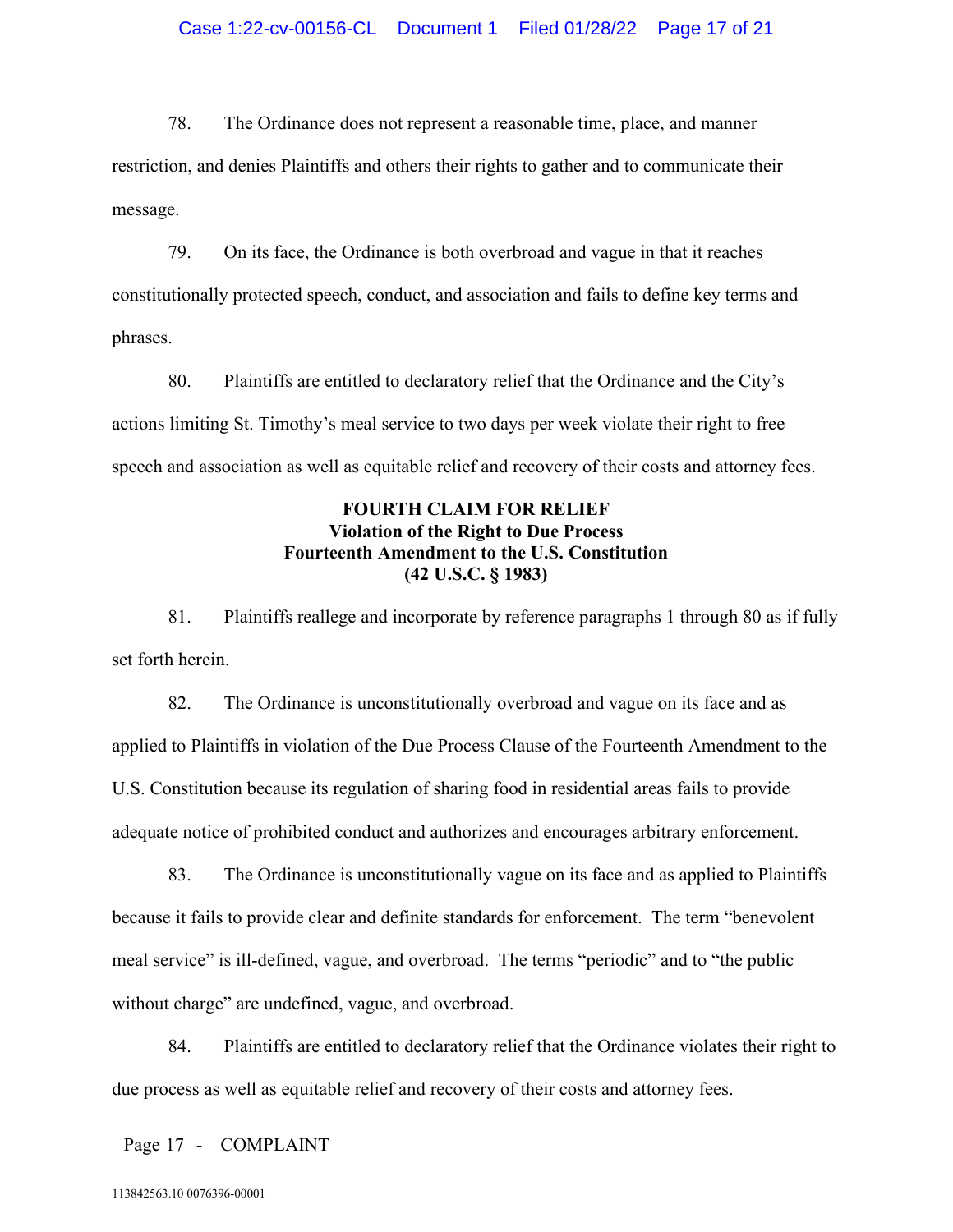# **FIFTH CLAIM FOR RELIEF Violation of the Oregon State Constitutional Right to Free Religious Opinion, Conscience, and Assembly (Or. Const. art. I, §§ 2 and 3)**

85. Plaintiffs reallege and incorporate by reference paragraphs 1 through 84.

86. Plaintiffs have been engaged in conduct protected by Article I, section 3 of the Oregon Constitution, which provides that "[n]o law shall in any case whatever control the free exercise, and enjoyment of religious opinions, or interfere with the rights of conscience."

87. Plaintiffs have been engaged in conduct protected by Article I, section 2 of the Oregon Constitution, which provides that all people "shall be secure in the Natural right, to worship Almighty God according to the dictates of their own consciences."

88. The City, by adopting the Ordinance, targets and substantially burdens Plaintiffs' rights of free exercise, enjoyment, conscience, and assembly by limiting their religious practice of feeding the hungry to no more than twice per week.

89. As a direct result of the City's violation of rights as alleged above, Plaintiffs are entitled to declaratory relief that the Ordinance and the City's actions limiting St. Timothy's meal service to two days per week violate their right to free exercise as well as equitable relief, and recovery of their costs and attorney fees.

# **SIXTH CLAIM FOR RELIEF Violation of the Oregon State Constitutional Right to Free Expression (Or. Const. art. I, § 8)**

90. Plaintiffs reallege and incorporate by reference paragraphs 1 through 89 as if fully set forth herein.

91. Plaintiffs have been engaged in conduct protected by Article I, section 8 of the Oregon Constitution, which provides that "[n]o law shall be passed restraining the free

Page 18 - COMPLAINT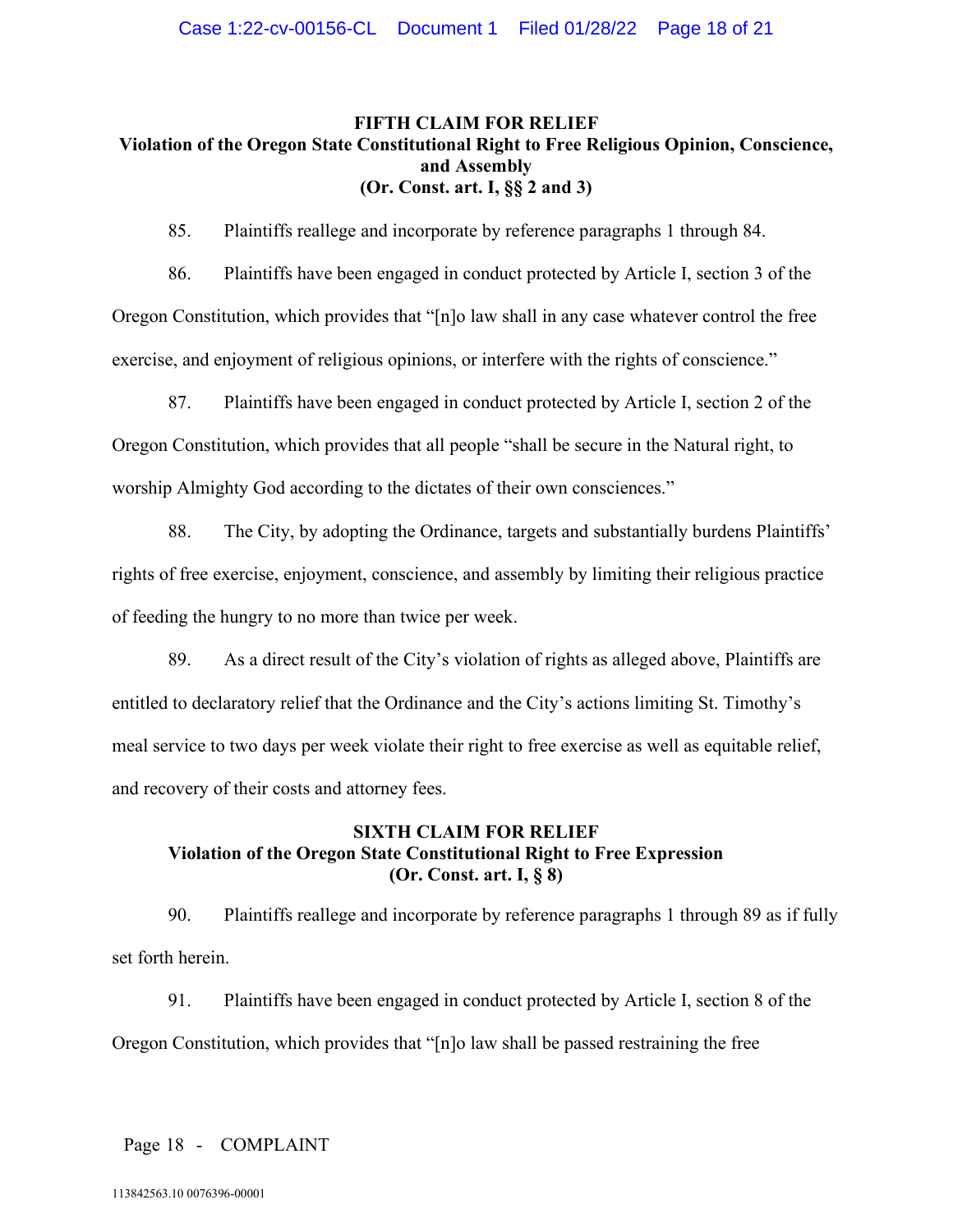### Case 1:22-cv-00156-CL Document 1 Filed 01/28/22 Page 19 of 21

expression of opinion, or restricting the right to speak, write, or print freely on any subject whatever; but every person shall be responsible for the abuse of this right."

92. Specifically, Plaintiffs express through deed and action their Christian beliefs to diners when they operate their meal program.

93. The Ordinance, as applied, targets and substantially burdens Plaintiffs' rights to express their Christian beliefs, and to extend Christian hospitality to diners, by limiting service of St. Timothy's meal program to no more than two days per week if Plaintiffs apply for a conditional use permit.

94. On its face, the Ordinance is both overbroad and vague, does not represent a reasonable time, place, and manner restriction.

95. As a direct result of the City's violations of Plaintiffs' rights as alleged above, Plaintiffs are suffering irreparable harm for which there is no adequate remedy at law.

96. Furthermore, as a direct result of the City's violation of Plaintiffs' rights as alleged above, Plaintiffs are entitled to declaratory relief that the Ordinance and the City's actions limiting St. Timothy's meal service to two days per week violate their right to freedom of expression as well as equitable relief and recovery of their costs and attorney fees.

#### **PRAYER FOR RELIEF**

WHEREFORE, Plaintiffs pray for relief as follows:

1. A declaration that the Ordinance and the City's actions limiting St. Timothy's meal service to two days per week violate Plaintiffs' rights protected under RLUIPA;

2. A declaration that the Ordinance as applied to Plaintiffs and the City's actions limiting St. Timothy's meal service to two days per week violate Plaintiffs' right to free exercise protected under the First and Fourteenth Amendments to the United States Constitution;

Page 19 - COMPLAINT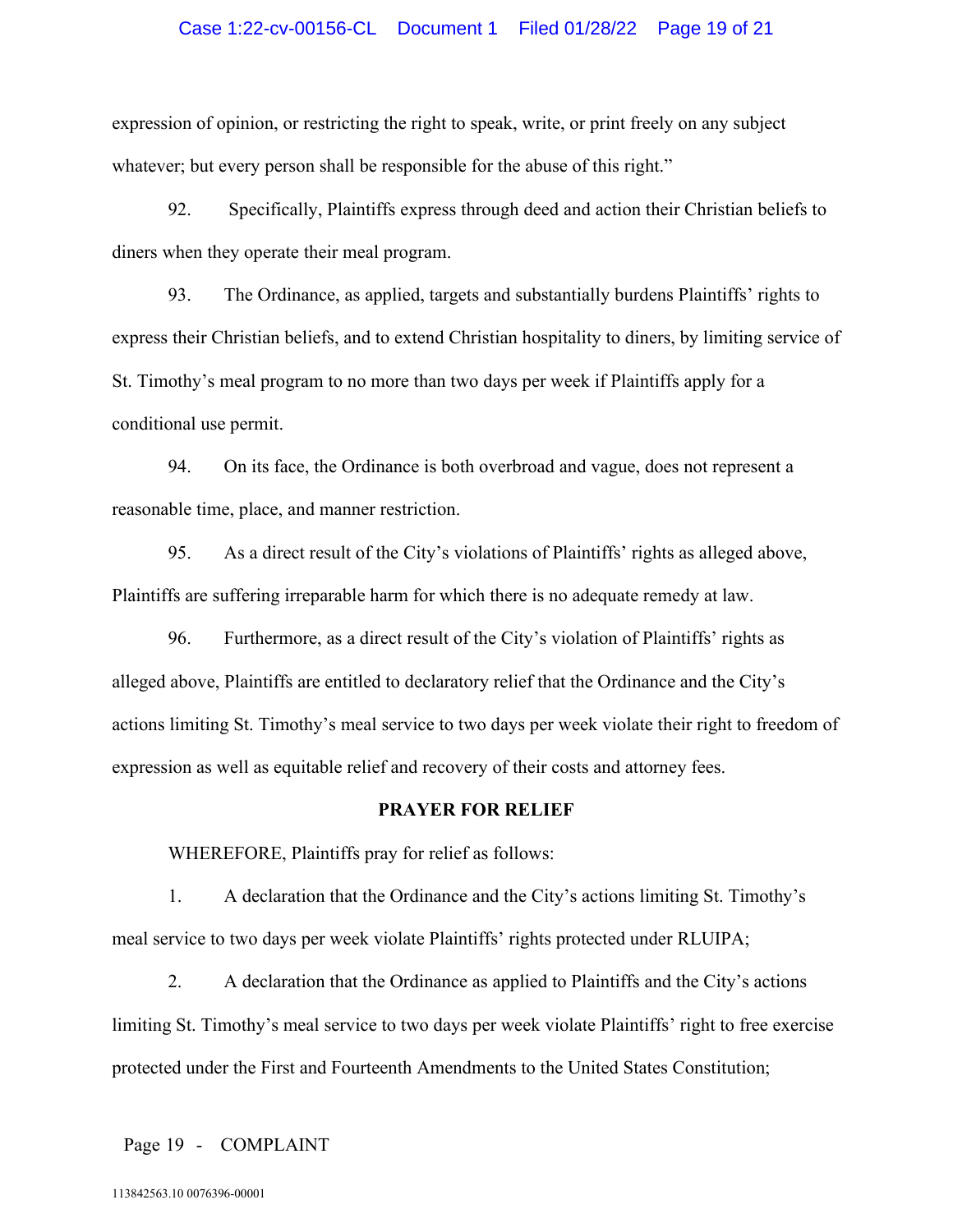### Case 1:22-cv-00156-CL Document 1 Filed 01/28/22 Page 20 of 21

3. A declaration that the Ordinance, on its face and as applied to Plaintiffs, and the City's actions limiting St. Timothy's meal service to two days per week violate Plaintiffs' right to free speech and association protected under the First and Fourteenth Amendments to the United States Constitution;

4. A declaration that the Ordinance, on its face and as applied to Plaintiffs, is unconstitutionally vague and overbroad and violates Plaintiffs' right to due process protected under the Fourteenth Amendment to the United States Constitution;

5. A declaration that the Ordinance and the City's actions limiting St. Timothy's meal service to two days per week violate Plaintiffs' rights protected under Article I, sections 2 and 3 of the Oregon Constitution;

6. A declaration that the Ordinance and the City's actions limiting St. Timothy's meal service to two days per week violate Plaintiffs' rights protected under Article I, section 8 of the Oregon Constitution;

7. A permanent injunction prohibiting enforcement of the Ordinance against Plaintiffs or otherwise limiting St. Timothy's meal service to two days per week;

8. A permanent injunction prohibiting enforcement of the Ordinance and the City's actions limiting St. Timothy's provision of meal services;

9. An award of costs and attorneys' fees, as provided in 42 U.S.C. § 1988, and other provisions of statutory and common law; and

/ / / / /

/ / / / /

/ / / / /

/ / / / /

### Page 20 - COMPLAINT